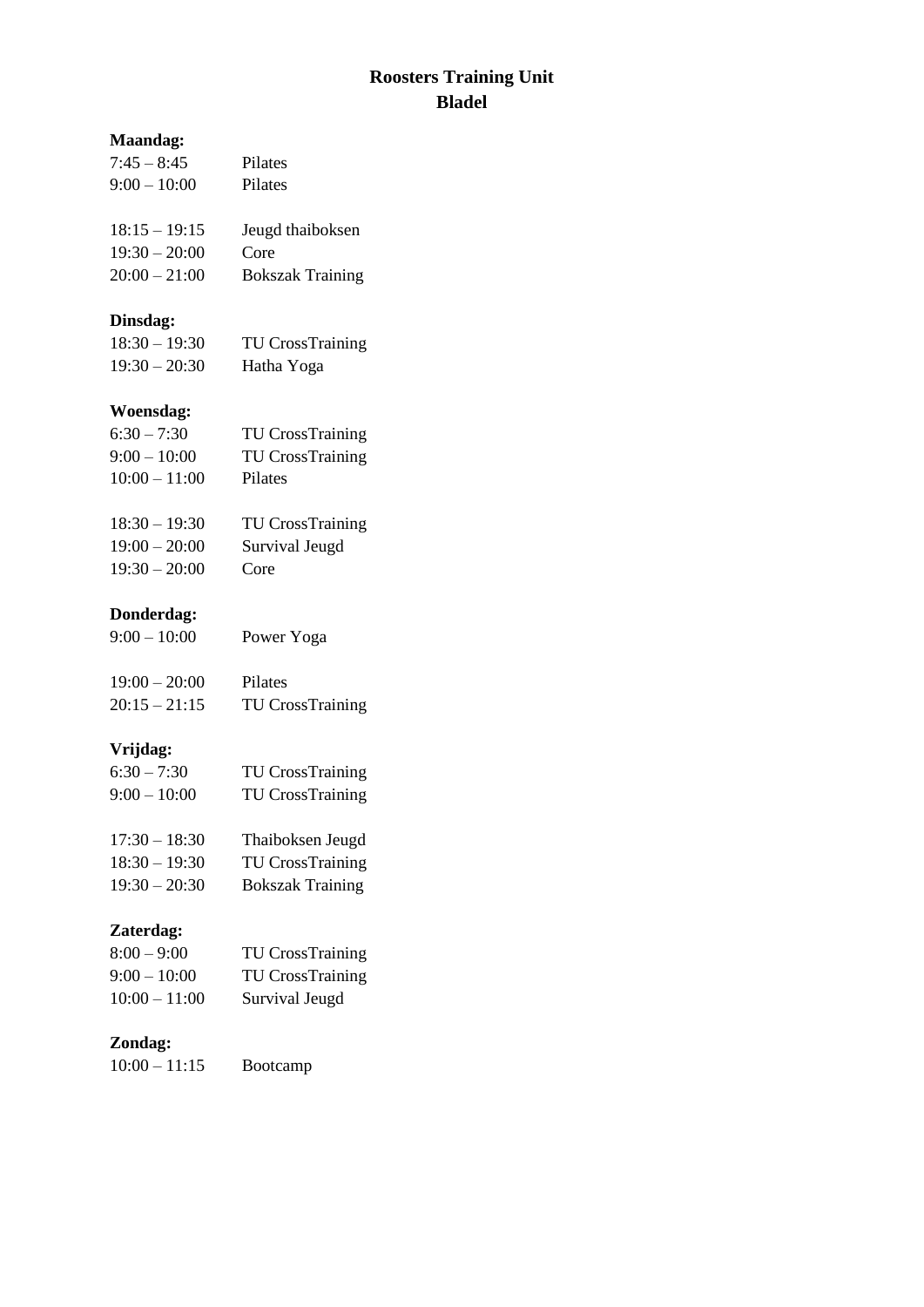#### **Reusel**

**Maandag: Gym: 7:00 – 22:00**

#### **Dinsdag: Gym: 7:00 – 22:00**

| $17:00 - 18:00$ | Jeugd thaiboksen        |
|-----------------|-------------------------|
| $19:30 - 20:30$ | Thaiboksen              |
| $20:30 - 21:30$ | <b>TU CrossTraining</b> |

#### **Woensdag: Gym: 7:00 – 22:00**

| $18:15 - 19-15$ | Thaiboksen Jeugd        |
|-----------------|-------------------------|
| $19:30 - 20:30$ | <b>Bokszak Training</b> |
| $20:30 - 21:30$ | Thaiboksen              |

# **Donderdag:**

**Gym: 7:00 – 22:00**

| $18:15 - 19:15$ | Thaiboksen jeugd                        |
|-----------------|-----------------------------------------|
| $19:30 - 20:30$ | Dames thaiboksen + vrije pads / sparren |

#### **Vrijdag: Gym: 7:00 – 21:00**

**Zaterdag: Gym: 8:00 – 14:00**

11:00 – 12:00 Thaiboksen

**Zondag: Gym: 8:00 – 12:00**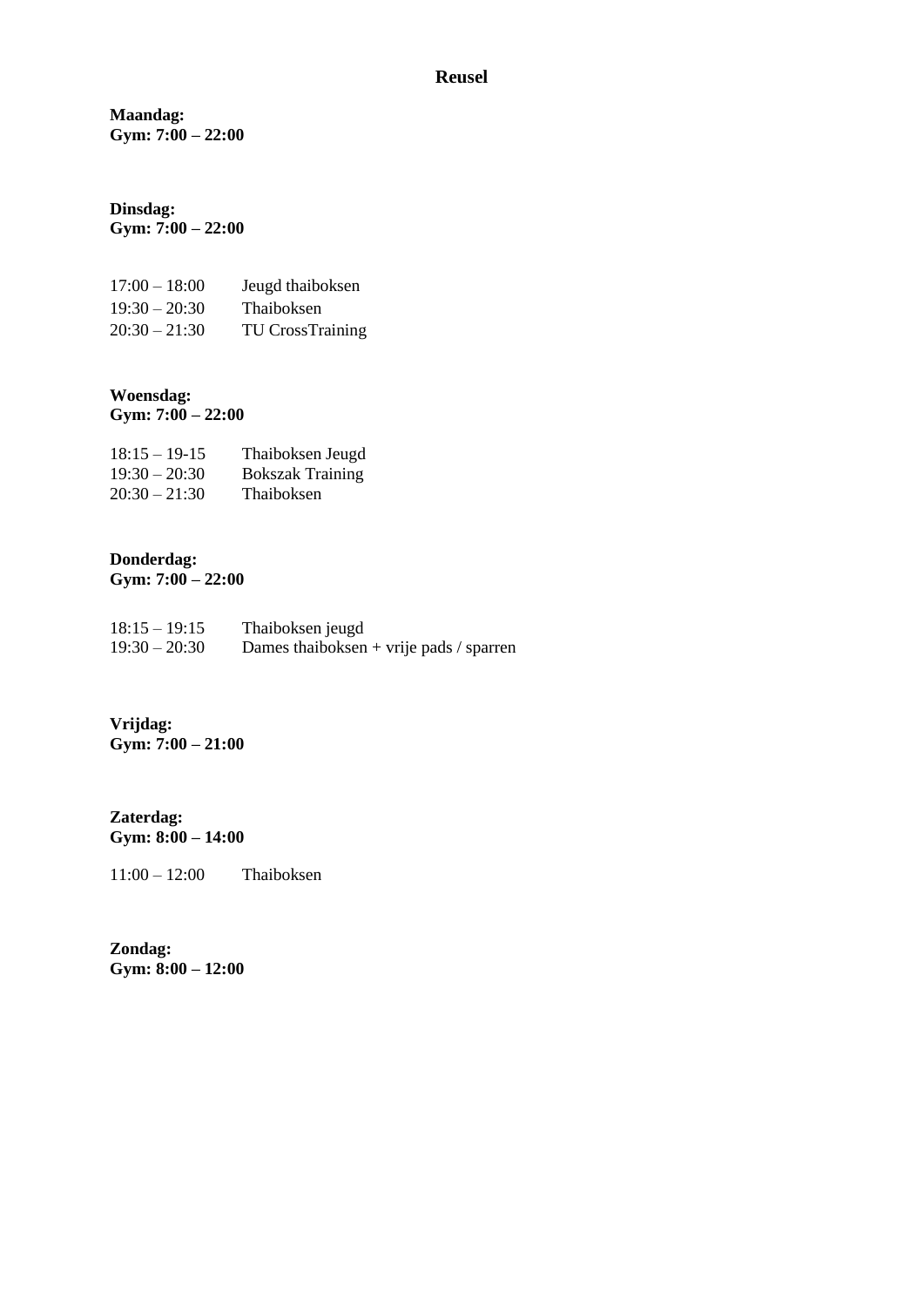#### **De Studio Reusel**

## **Dinsdag:**

| $10.00 - 11.00$              | Power Yoga           |
|------------------------------|----------------------|
| $11.00 - 12.00$              | Stoel Yoga           |
| $19.00 - 20.00$              | Core Dynamics        |
| $20.00 - 21.00$              | Barre training       |
| Woensdag:<br>$09.00 - 10.00$ | Power pilates        |
| $19.00 - 20.00$              | <b>Power Pilates</b> |
| $20.00 - 21.00$              | Yin Yoga             |

## **Donderdag:**

| $10.00 - 11.00$ Power Pilates |
|-------------------------------|
|                               |

| 19.00 - 20.00 Hatha Yoga |  |
|--------------------------|--|
| 20.00 - 21.00 Power Yoga |  |

## **Zaterdag:**

|                          | 09.00 - 10.00 Core Dynamics |
|--------------------------|-----------------------------|
| 10.00 - 11.00 Power Yoga |                             |

## **Zondag:**

09.00 - 10.00 Power Pilates